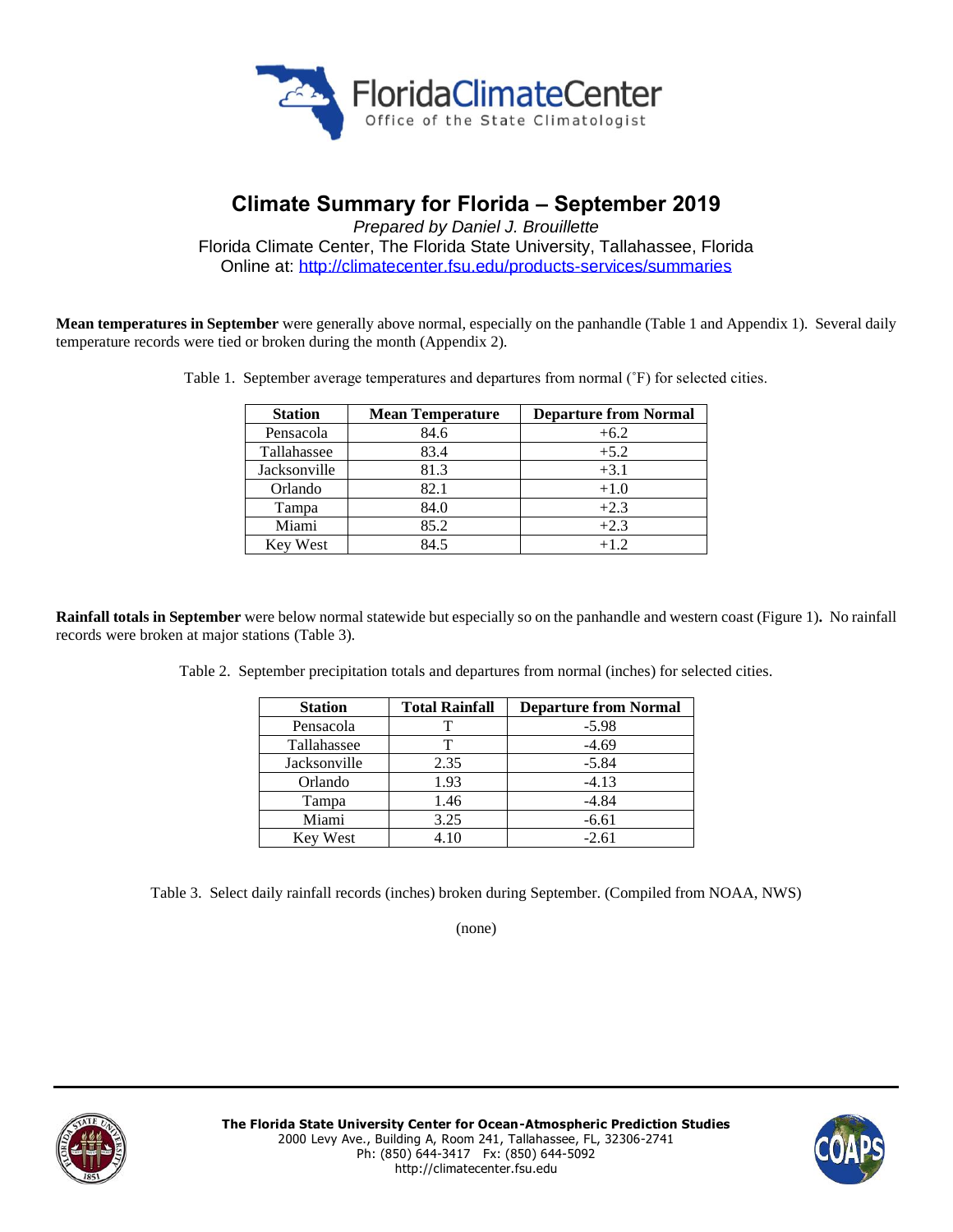Figure 1. A graphical depiction of the monthly rainfall departure from normal (inches) for September is given in the figure below (courtesy of NOAA, NWS).



#### **ENSO is now neutral.**

During September, the Climate Prediction Center issued a final El Niño Advisory, as ENSO is now in a neutral state and has slightly better than even odds (55-60% chance) of remaining so through the 2019-2020 boreal winter. The next most likely scenario is weak El Niño conditions.

### **Hazardous Weather Events in September.**

According the Local Storm Reports (LSRs) issued by the local National Weather Service (NWS) offices serving Florida, the following instances of hazardous weather were reported across the state in September 2019.

Table 4. Breakdown of storm reports submitted in Florida during the month of September. (Compiled from Iowa State University/Iowa Environmental Mesonet.)

| <b>Report Type</b>   | <b>Number of Reports</b> |
|----------------------|--------------------------|
| <b>Coastal Flood</b> |                          |
| Dense Fog            |                          |
| Flash Flood          |                          |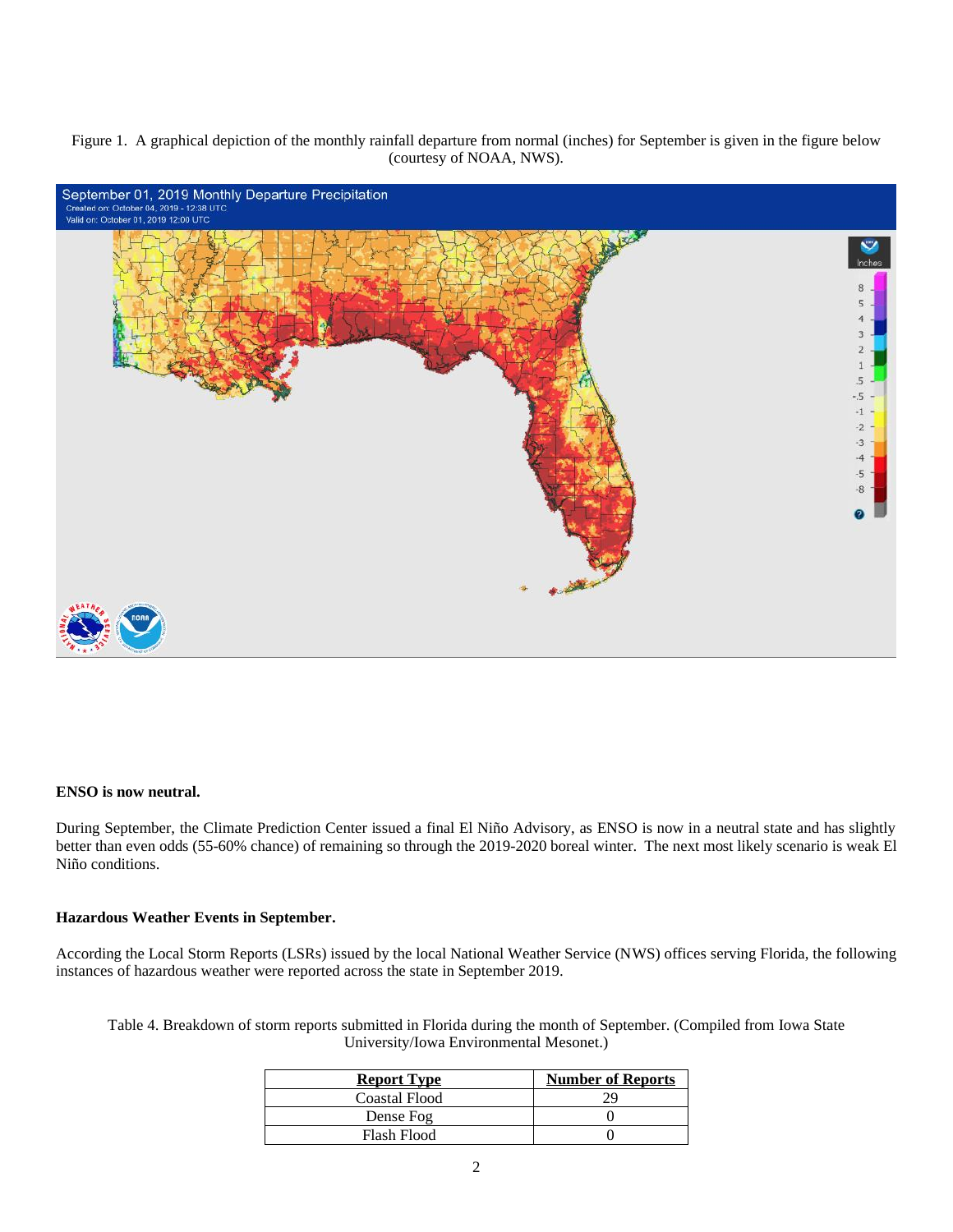| Flood                           |    |
|---------------------------------|----|
| Hail                            |    |
| Heavy Rain                      |    |
| Marine Hail                     |    |
| Marine Thunderstorm Wind        | 82 |
| Non-Thunderstorm Wind Damage    |    |
| Non-Thunderstorm Wind Gust      | 26 |
| Tornado                         |    |
| <b>Thunderstorm Wind Damage</b> |    |
| Thunderstorm Wind Gust          | 38 |
| Waterspout                      |    |
|                                 |    |

### **Drought-Related Impacts.**

At the very beginning of October, according to the U.S. Drought Monitor, much of north Florida had at least abnormally dry conditions with moderate to severe and even extreme drought in areas closest to the borders with Georgia and Alabama.

As of 3 October, the Lake Okeechobee water level was at 13.49 ft. above sea level, which is a near average for this time of the year.

**U.S. Drought Monitor Florida** 

## **October 1, 2019**

(Released Thursday, Oct. 3, 2019) Valid 8 a.m. EDT



Drought Conditions (Percent Area) None D0-D4 D1-D4  $D2-D4$  $D3-D4$ D<sub>4</sub> Current 56.91 43.09 23.58 6.18  $0.61$  $0.00$ Last Week 42.81 21.43  $0.00$  $0.00$ 57.19  $0.61$ 09-24-2019 3 Months Ago 84.45  $7.16$  $0.22$  $0.00$  $0.00$ 15.55 07-02-2019 Start of 68.86 31.14 22.51  $0.00$  $0.00$  $0.00$ Calendar Year Start of 43.09 23.58  $0.00$ **Water Year**<br>10-01-2019 56.91  $6.18$ 0.61 One Year Ago 93.45 6.55  $0.00$  $0.00$  $0.00$  $0.00$ 10-02-2018

Intensity:

None D0 Abnormally Dry D1 Moderate Drought

D2 Severe Drought D3 Extreme Drought D4 Exceptional Drought

The Drought Monitor focuses on broad-scale conditions. Local conditions may vary. See accompanying text summary for forecast statements.

Author:

**Brian Fuchs** National Drought Mitigation Center

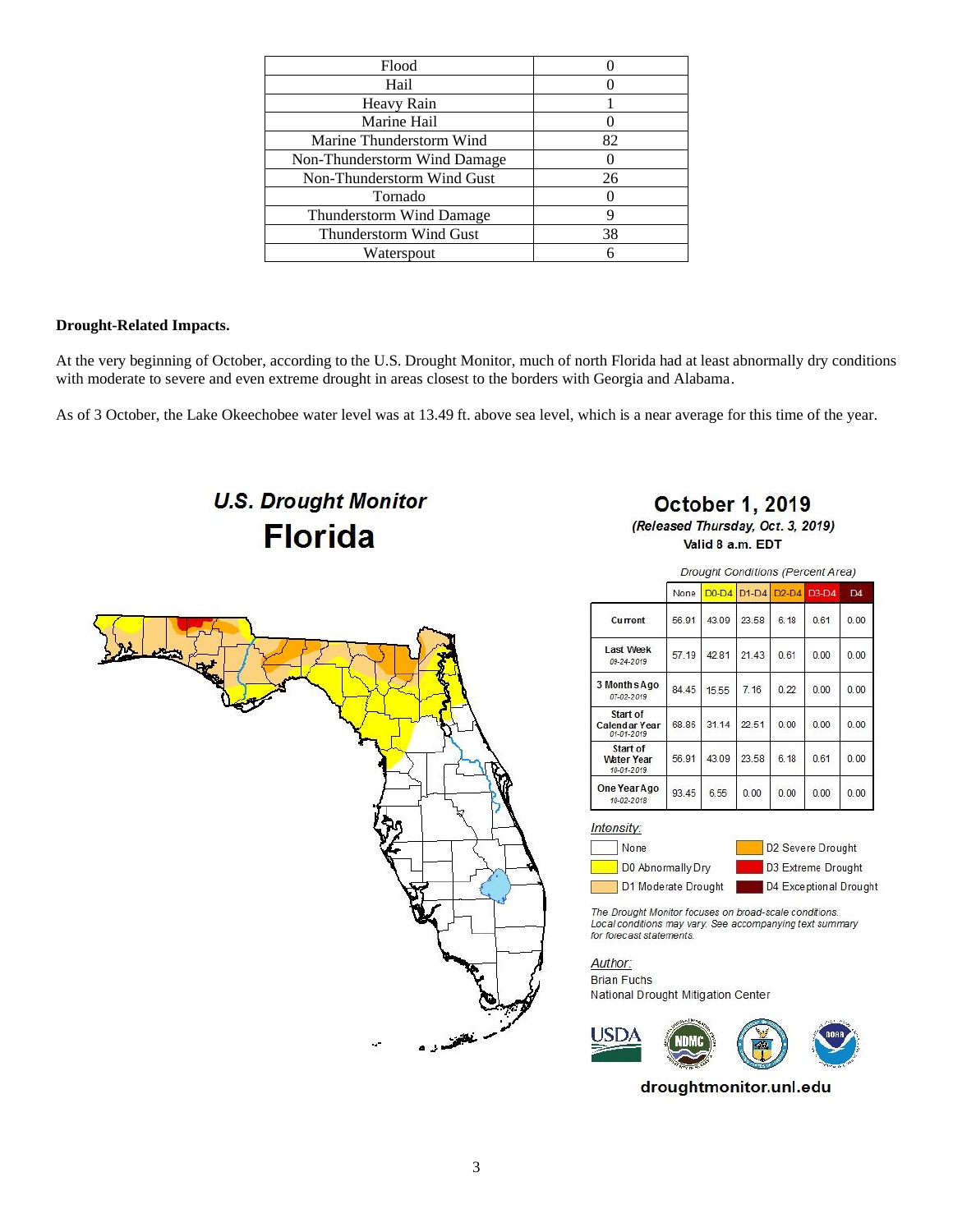## **Agriculture-Related Impacts.**

At the end of September 2019, soil moisture was adequate in 50% of the state, short in 27%, very short in 21%, and at a surplus in 2%. For more information, consult the weekly [Crop Progress and Condition](https://www.nass.usda.gov/Statistics_by_State/Florida/Publications/Crop_Progress_&_Condition/2019/wc070119.pdf) reports published by the USDA's National Agricultural Statistics Service.

| <b>Station</b>    | Total rainfall (in.) | <b>Departure from</b><br>Normal (in.) | Average<br>Temperature (°F) | <b>Departure from</b><br>Normal $(^{\circ}F)$ |
|-------------------|----------------------|---------------------------------------|-----------------------------|-----------------------------------------------|
| Gainesville       | 0.93                 | $-3.49$                               | 80.6                        | $+2.4$                                        |
| Melbourne         | 2.09                 | $-5.55$                               | 83.5                        | $+3.0$                                        |
| Fort Lauderdale   | 1.33                 | $-7.26$                               | 83.7                        | $+0.5$                                        |
| <b>Fort Myers</b> | 2.86                 | $-5.45$                               | 83.6                        |                                               |

| Appendix 1                                                          |  |
|---------------------------------------------------------------------|--|
| Additional August Departures from Normal Data for Florida Locations |  |

| Appendix 2                                                                                      |
|-------------------------------------------------------------------------------------------------|
| Select daily maximum and minimum temperature records ( $\circ$ F) tied or broken during August. |
| (Compiled from NOAA, NWS)                                                                       |

| <b>Date</b>    | <b>Station</b> | <b>Type</b> | <b>Value</b> | <b>Broken/Tied</b> | Last       |
|----------------|----------------|-------------|--------------|--------------------|------------|
| 3              | Pensacola      | Max.        | 96           | Tied               | 96 in 1997 |
| $\overline{4}$ | Pensacola      | Max.        | 96           | Tied               | 98 in 1990 |
| 7              | Pensacola      | Max.        | 96           | <b>Broken</b>      | 95 in 1990 |
| 8              | Pensacola      | Max.        | 97           | Tied               | 97 in 1980 |
| 17             | Pensacola      | Max.        | 99           | <b>Broken</b>      | 97 in 1991 |
| 18             | Pensacola      | Max.        | 102          | <b>Broken</b>      | 96 in 2005 |
| 25             | Pensacola      | Max.        | 96           | <b>Broken</b>      | 94 in 2016 |
| 26             | Pensacola      | Max.        | 96           | <b>Broken</b>      | 94 in 1984 |
| $27\,$         | Pensacola      | Max.        | 96           | <b>Broken</b>      | 94 in 2017 |
| $\overline{7}$ | Tallahassee    | Max.        | 99           | <b>Broken</b>      | 98 in 1990 |
| 8              | Tallahassee    | Max.        | 98           | Tied               | 98 in 1990 |
| 17             | Tallahassee    | Max.        | 100          | <b>Broken</b>      | 99 in 1933 |
| 18             | Tallahassee    | Max.        | 101          | <b>Broken</b>      | 98 in 2005 |
| 24             | Tallahassee    | Max.        | 96           | Tied               | 96 in 1933 |
| 25             | Tallahassee    | Max.        | 98           | <b>Broken</b>      | 96 in 1931 |
| 27             | Tallahassee    | Max.        | 96           | Tied               | 96 in 1972 |
| 30             | Tallahassee    | Max.        | 97           | <b>Broken</b>      | 96 in 1934 |
| 7              | Jacksonville   | Max.        | 97           | <b>Broken</b>      | 96 in 1951 |
| 17             | Jacksonville   | Max.        | 96           | Tied               | 96 in 1896 |
| 24             | Jacksonville   | Max.        | 94           | Tied               | 94 in 1925 |
| 25             | Jacksonville   | Max.        | 96           | <b>Broken</b>      | 94 in 1961 |
| 26             | Jacksonville   | Max.        | 97           | <b>Broken</b>      | 96 in 1961 |
| $\mathbf{2}$   | Orlando        | High Min.   | 77           | Tied               | 77 in 2015 |
| $\overline{5}$ | Orlando        | High Min.   | 80           | <b>Broken</b>      | 77 in 2018 |
| 6              | Orlando        | High Min.   | 78           | <b>Broken</b>      | 77 in 1988 |
| $\overline{4}$ | Tampa          | High Min.   | 80           | Tied               | 80 in 2018 |
| $\overline{5}$ | Tampa          | High Min.   | 84           | <b>Broken</b>      | 80 in 1979 |
| 6              | Tampa          | High Min.   | 80           | Tied               | 80 in 1996 |
| 10             | Tampa          | Max.        | 96           | <b>Broken</b>      | 95 in 2016 |
| 12             | Tampa          | Max.        | 95           | Tied               | 95 in 2018 |
| $\overline{5}$ | Miami          | Max.        | 93           | Tied               | 93 in 2017 |